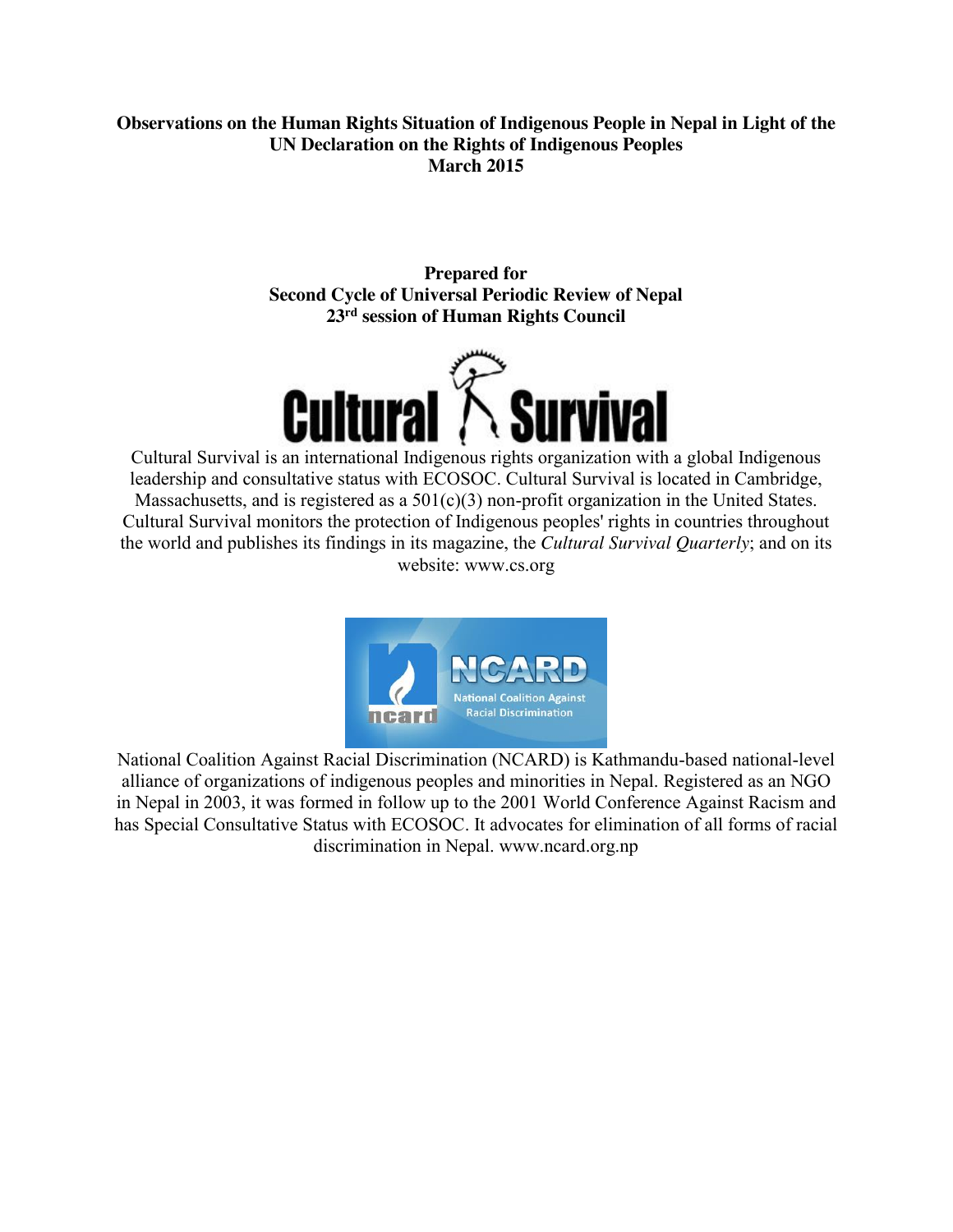#### **INTRODUCTION**

This joint submission has been prepared second Universal Periodic Review of Nepal in November 2015. The human rights situation of indigenous peoples in Nepal has seen little improvement since its first UPR in 2011.

According to the 2011 census, indigenous nationalities (Adivasi Janajati), as they are known in Nepal, comprise 35.81% of the total national population of about 26.5 million, although indigenous peoples' organizations claim a larger figure of more than 50%. The 2011 census, like earlier census, came under strong criticisms from indigenous peoples for inaccurate reporting. The census reported decrease in indigenous population from 37% to 35% while completely omitted a number of identified indigenous groups and presented contradictory data, such as greater number of an indigenous language speakers than respective indigenous people. Further, while government agencies have begun disaggregation of data by ethnicity and gender since 1991 census, there is need for greater disaggregation of all relevant national data.

Currently, 59 groups are recognized as indigenous nationalities but the official list is contested. The Committee on Economic, Social and Cultural Rights expressed concern in 2008 about the "lack of clarification about the criteria used by" National Foundation for Development of Indigenous Nationalities (NFDIN), the indigenous development agency of the Government of Nepal, to recognize indigenous peoples and the implications of this recognition. The Government formed a taskforce, including indigenous representatives, to re-examine the official list that submitted its report to the Prime Minister in 2011 with recommendations for inclusion of further groups. However, the Government is yet to take any action on the report.

Discrimination, based on historical oppression and exclusion, against indigenous peoples remains deeply rooted in Nepal. Land and forest-related practices and laws of Nepal have hindered the development of indigenous communities leading to a litany of human rights issues, including in the name of 'development'. Even though they constitute a significant proportion of the population, throughout the history of Nepal indigenous peoples have been marginalized in terms of socio-economic conditions, including cultural and language rights and political participation. Demands for rights of indigenous peoples, particularly in relation to lands and resources and political participation, have been met with violence and criminal persecution.

In 2007, Nepal became the first country in Asia to ratify the Indigenous and Tribal Peoples Convention (C169) of International Labor Organization (ILO) but is yet to adopt a national action plan for implementation of the Convention despite consistent lobbying by indigenous peoples and human rights organizations. There are concerns that Nepal may denounce the Convention in 2017 as per its Article 39. The current Interim Three-Year Plan (2013-16) of the Government of Nepal, like previous plans, has included in the main programmes to identify and amend legal and policy provisions that contradict with the Convention 169 and a number of targeted socio-economic development programmes for indigenous peoples. However, any such legal and policy reform is yet to take place and there has been lack of effective monitoring of implementation of the targeted programmes while specific local budget allocated for those programmes were often used for general development programmes in the past.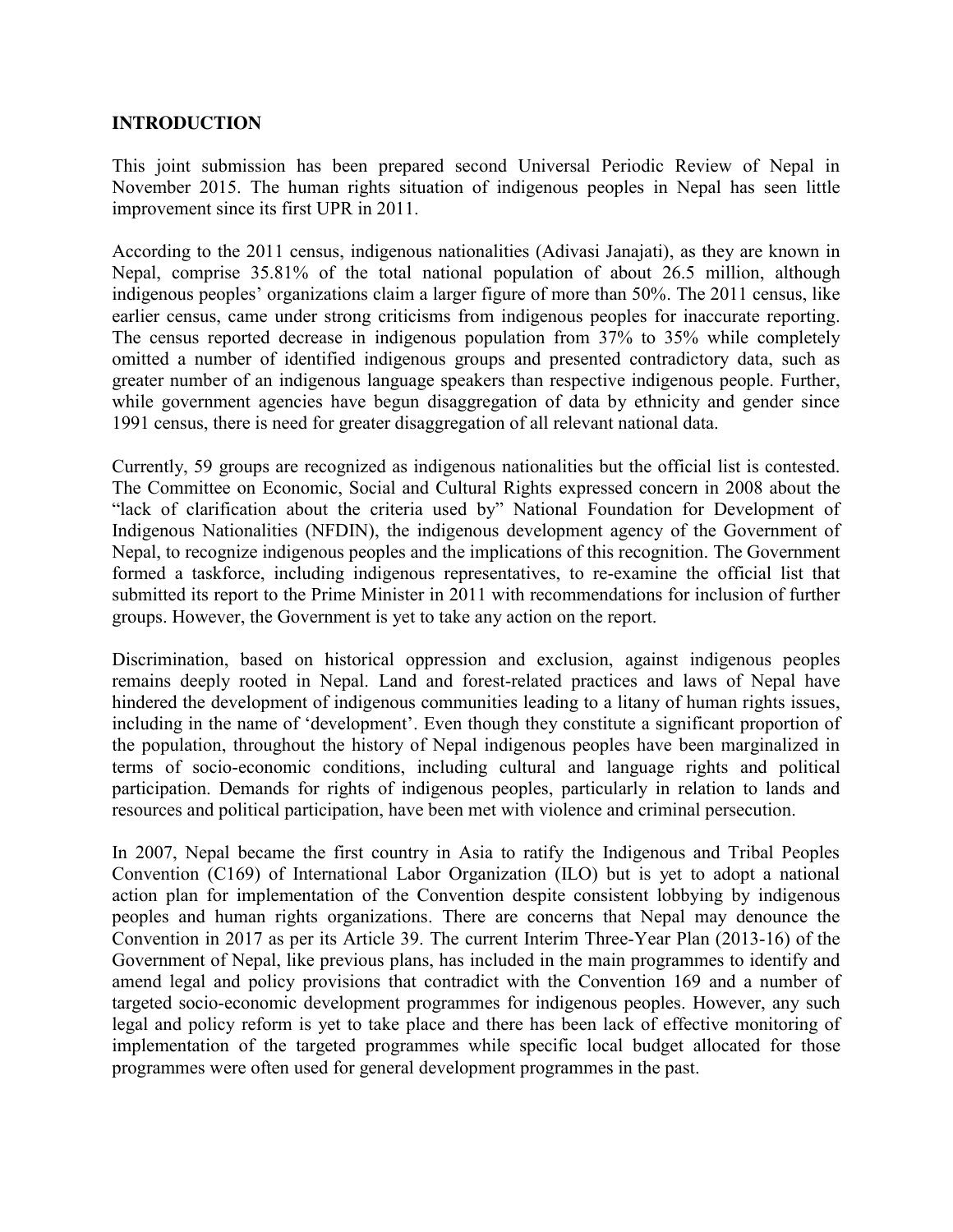Further, Nepal's government in 2007 voted in favor of the UN Declaration on the Rights of Indigenous Peoples (UNDRIP). Despite the progressive nature of recent legislations, Nepalese law and custom continues to violate many of the Articles set forth in the Declaration.

# **RIGHTS TO LANDS, TERRITORIES AND RESOURCES AND TRADITIONAL SUBSISTENCE (Articles 20, 26, 27, 28 and 32 of UNDRIP)**

Articles 26, 27 and 28 of UNDRIP work together to ensure the rights of indigenous peoples to the lands, territories and resources that they have traditionally owned or used. States should give legal recognition and protection to those lands, territories and resources, including indigenous peoples' land tenure systems. Indigenous peoples have the right to redress, which can include restitution, for their lands, territories and resources that have been confiscated, taken or used without their consent. If restitution is not possible, adequate compensation must be garnered. Those rights have been clearly violated as it pertains to the traditional lands and resources of indigenous peoples in Nepal.

As a result of numerous discriminatory laws including Nepal Lands Act and practices, indigenous peoples are historically deprived of land and natural resources. Discriminatory land tenure systems such as Jagir (taxable private land assigned to government employees in lieu of salaries; abolished 1952) and Birta (land grants made by the state to individuals usually on an inheritable and tax-exempt basis; abolished in 1959) allowed people of dominant caste groups – Bahun and Chhetri – to own and control lands of indigenous peoples. People from the dominant groups have expropriated land, habitats, water and other natural resources that were once communally owned by the indigenous peoples, such as under Kipat system. The most important characteristic of this form of land tenure is the inalienability of the land: as Kipat lands were tied to the social groups, they could not, given its nature, be sold. According to the Land Evictions of the Country Code (1963), Kipat that lacks official documents is equivalent to Raikar lands on which taxes can be levied. This has led to the loss of indigenous based communal ownership i.e. transforming Kipat land into Raikar that can be used, transferred, and disposed of by anyone.

Loss of indigenous communal lands continues till today. For example, last year, a Nepali private company unlawfully acquired Guthi (land endowment made for a religious or philanthropic purpose) lands of 76,000 sq. ft. area of indigenous Pradhan Newar community of Kathmandu for construction of a mega business complex called Chhaya Center. The lands were converted into individually owned lands through a series of abuses of law and authority. As a result, religious and cultural customs and traditions of Pradhan Newars based on the lands, which in the past was a pond, have been devastated. Despite strong lobbying and ongoing challenge in the courts, the Government of Nepal has allowed continuation of construction of the complex.

Recent news reports suggest that the Ministry of Land Reforms and Management has started preparing a comprehensive National Land Policy to clarify the State's policy on ownership, use and overall management of land. The proposed policy is expected to provide a consolidated outlook of the Government on the varieties of land issues as land-related policies have so far been introduced in bits and pieces. However, there has not been any meaningful participation of indigenous peoples or their representatives in the process while even the information regarding the process is scarce.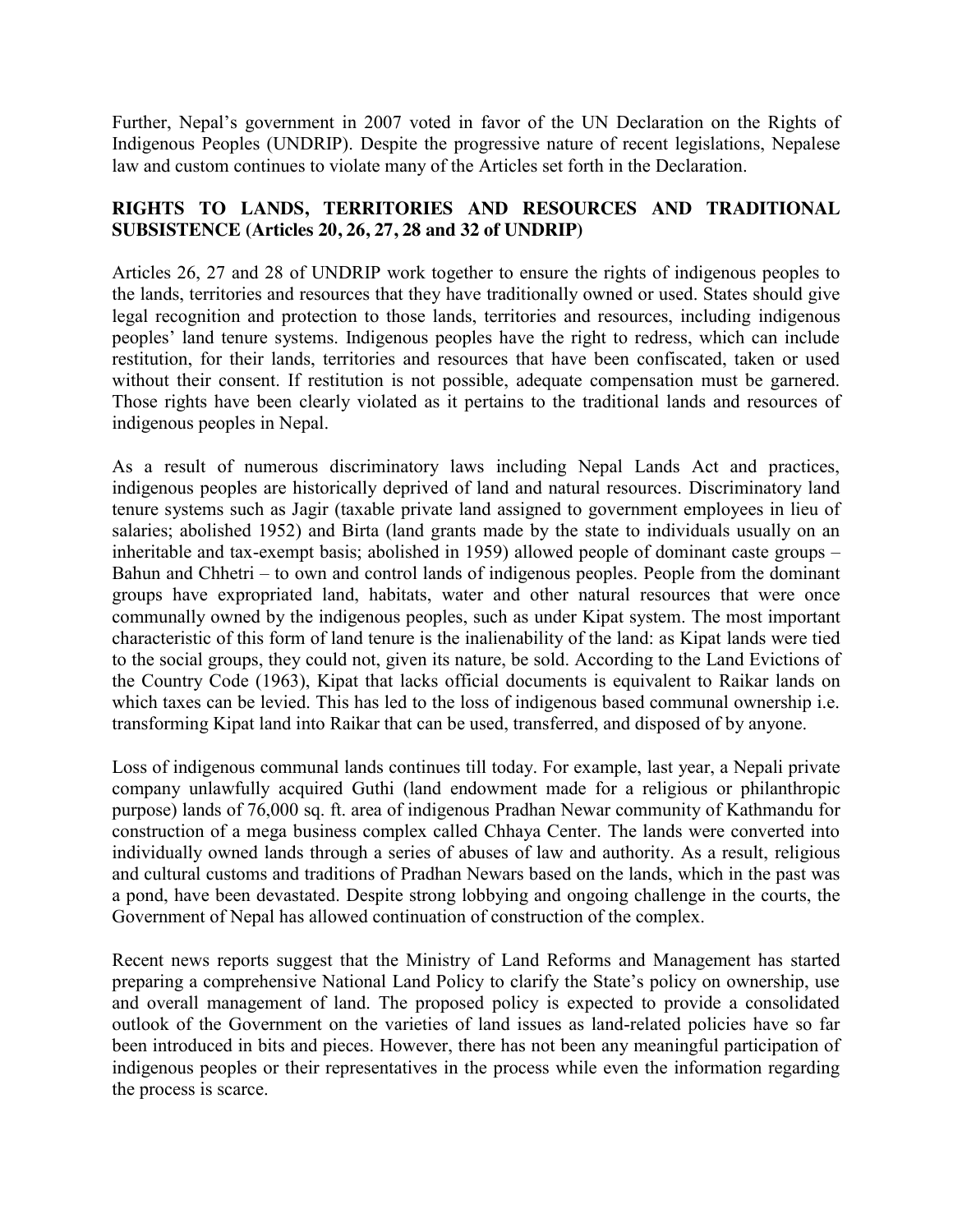Further, government-owned forests, national parks and conservation areas, leasehold and community forests and hydropower and other development projects have continued to negatively impact indigenous peoples. Among them, the most endangered and highly marginalized groups such as Kusunda, Bankariya, Raute, Chepang, Sonaha and Majhi, have particularly been affected. Participation of indigenous peoples in decision-making processes remains low, particularly regarding the management of government-owned or community forests, national parks and neighboring buffer zones.

A case in point is of semi-nomadic Chepang community mainly inhabiting the forest hills of central Nepal. Under the Private Forest Nationalization Act 1957, all the forests that had been used from the past under the traditional rights were included under the government ownership. This put a restriction in the hunting and gathering activities, thereby negatively affecting the traditional livelihoods of the Chepangs. They had no legal ownership of land and most of them still lack the citizenship certificates required for land ownership. They have been given no compensation for the loss of these lands.

65% of ancestral land of indigenous peoples has now reportedly been occupied by national parks and reserves causing loss of their traditional livelihoods and forcing majority of them relocate elsewhere. The case of Sonahas – one of the most endangered indigenous groups in Nepal – provides a good example of this. Sonahas lead semi-nomadic lifestyle and their livelihood mainly depends on fishing and gold panning. Since the establishment of Bardiya National Park in 1975, the livelihood of the Sonahas has significantly been weakened, as they do not have free and unhindered access, as they used to enjoy in the past, to fishing, gold panning, and forest resources. The stricter regulations and limited access to the park and river have drastically reduced their earning. Most Sonaha women who were skilled at gold panning were forced to abandon their original occupation, without any alternative arrangement in place. While establishing the national park, no consultation was done with them.

Under Article 20 of UNDRIP, "[i]ndigenous peoples have the right to be secure in the enjoyment of their own means of subsistence and development, and to engage freely in all their traditional and other economic activities." As mentioned above, the restrictions imposed on the Chepangs and Sonahas and other communities living in and around forests and national parks in Nepal have negatively impacted these indigenous communities access to traditional foods and economic harvesting activities.

Furthermore, under the first-ever pilot Forest Carbon Trust Fund in Nepal, representatives from three watersheds in Dolakha, Gorkha and Chitwan districts received a total of USD 95,000 on behalf of community forest user groups at a ceremony organized at the International Centre for Integrated Mountain Development (ICIMOD) in 2011. ICIMOD and its partners, the Federation of Community Forestry Users, Nepal (FECOFUN) and the Asia Network for Sustainable Agriculture and Bio resources (ANSAB), are implementing this initiative. Both FECOFUN and ANSAB are non-indigenous organizations, and most of the beneficiaries were non-indigenous peoples. This indicates that, in general, there is still a long way to go to ensure full and effective participation of indigenous peoples in community forestry and REDD in Nepal.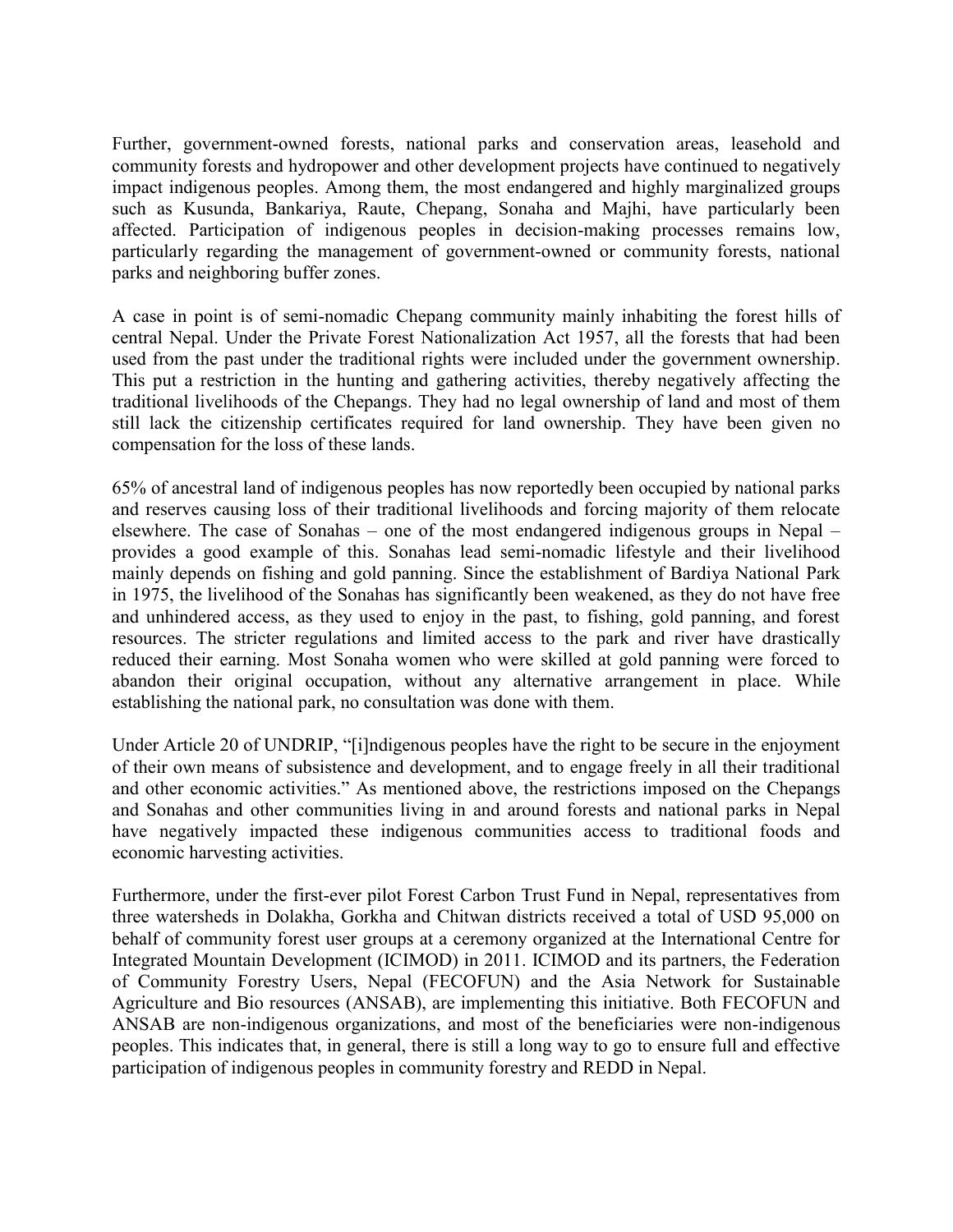At the same time, in course of implementation of 'development' projects – often funded by international agencies and donors – in different parts of Nepal, rights of indigenous peoples including to the Free Prior and Informed Consent have been violated. Indigenous communities' opposition against such projects have been met with deployment of security forces that often use excessive forces leading in detentions, torture and serious injuries to the people. World Bank funded Nepal Power Development Project and violations of indigenous rights in Sindhuli district for construction of Khimti-Dhalkebar High-Voltage Transmission Lines under the project is a recent case in point. As per Article 32 of UNDRIP, States should obtain free and informed consent of indigenous peoples prior to the approval of any project affecting their lands or territories and other resources.

## **RIGHTS TO EDUCATION, HEALTH AND CULTURE (Articles 14 and 24 of UNDRIP)**

Article 14 of UNDRIP states in part that "States shall, in conjunction with indigenous peoples, take effective measures, in order for indigenous individuals, particularly children…to have access, when possible, to an education in their own culture and provided in their own language."

The Government of Nepal has formed Multilingual Education Implementation Guidelines in 2009, which aim to implement multilingual education in 7,500 schools by 2015. However, such education has reportedly been implemented in only 24 schools so far citing lack of resources. Further, the Government's Multilingual Education programme also includes language education as Multilingual Education rather than education provided using native languages as medium of instruction. Further, Nepali language is still the only official medium of instruction and the language education a compulsory subject in higher education in public education system, which create obstacles for indigenous peoples in accessing education and disadvantages them and other communities that do not speak Nepali as their first language.

At the same time, highly marginalized indigenous groups such as the Chepang, experience extreme educational discrimination contributing to low literacy levels. As the Nepal Chepang Association (NCA) has reported that less than 25% Chepangs are literate while the national adult literacy rate stands at 57%. In addition, only 1% of Chepang women know how to read and write, well below the national average of around 50%.

Indigenous peoples under Article 24 are also afforded the right to the "enjoyment of the highest attainable standard of physical and mental health" however that is not the reality for many indigenous communities in Nepal. In fact, malnutrition rates in Nepal are some of the highest in the world. Causes of hunger are firmly rooted in historical exclusion of and discrimination against indigenous communities who are denied equal access to resources and income-generating opportunities.

On the other hand, indigenous peoples, who have a culture of beef eating, are prohibited from eating beef, although the restaurants of star hotels in Kathmandu are allowed to import beef to cater to Western tourism. Based on value and philosophies of Nepal's majority religion – Hinduism, slaughtering or intended slaughtering of cow, an animal considered holy as per Hindu beliefs and recognized as national animal, is punishable by law with up to 12 years in prison. This law has led to detention and prosecution of many indigenous, mostly non-Hindus,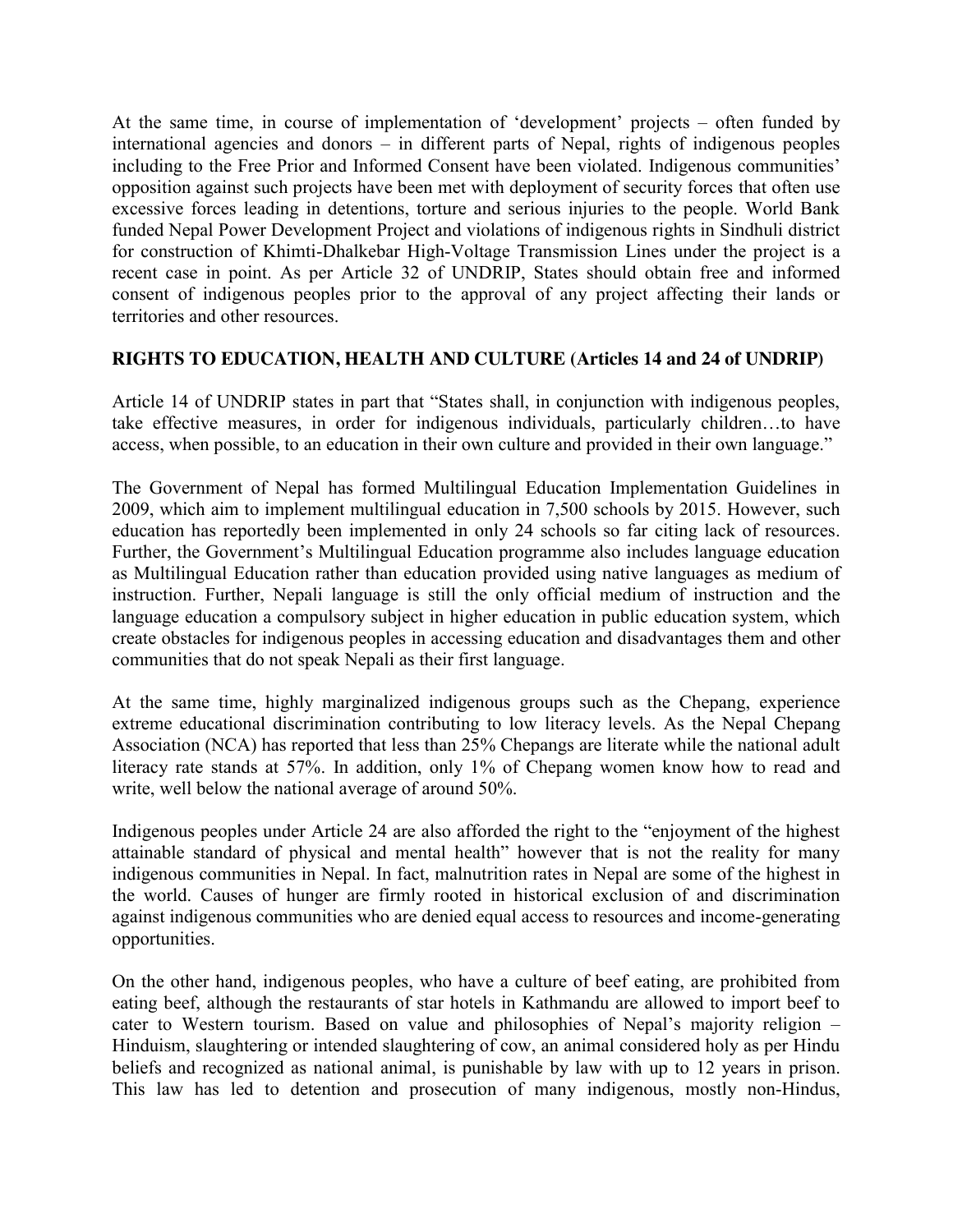individuals who have traditionally relied on cows for their subsistence or religious practices. Legal prohibition on cow slaughter has been used for consolidation of Nepal as Hindu Kingdom in the past and as a tool of forced cultural assimilation with discriminatory impacts on indigenous peoples. The law threatens secularity of Nepal guaranteed under its current constitution. Further, this violates article 1 of UNDRIP, under which indigenous peoples are due the full measure of human rights promised to all peoples under international human rights law including the rights to freedom of religion, equality before the law and minority rights to cultural expression as protected respectively in Articles 18, 26 and 27 of ICCPR.

The Government provides annual grant to NFDIN to initiate and implement programmes of protection, preservation and promotion of the cultures, languages, institutions, traditional knowledge and skills of indigenous peoples, among others. However, the annual grant provided to NFDIN has been significantly decreased lately.

## **RIGHTS TO POLITICAL PARTICIPATION AND SELF-GOVERNANCE (Article 3, 4, 5 & 18 of UNDRIP)**

### *Participation in constitution writing*

Under Article 3 of UNDRIP, "[i]ndigenous peoples have the right to self-determination. By virtue of that right they freely determine their political status and freely pursue their economic, social and cultural development." The International Convention on the Elimination of all forms of Racial Discrimination (ICERD) Article 5(c) guarantees the right, without discrimination of any kind to participate in election and to take part in government, and the conduct of public affairs, at any level. Further, Article 18 of UNDRIP states "[i]ndigenous peoples have the right to participate in decision-making in matters which would affect their rights, through representatives chosen by themselves in accordance with their own procedures …"

According to the Nepal Federation of Indigenous Nationalities (NEFIN) and Indigenous Peoples' National Movement of Nepal (IPNMN), indigenous peoples are being ignored in the constitution writing process currently underway in Nepal. The Committee on the Elimination of Racial Discrimination (CERD), in its communications to the Government of Nepal in March and September 2009, had recommended establishing mechanisms to ensure indigenous peoples' free, prior and informed consent in relation to constitutional preparation process and setting up an indigenous peoples' thematic committee to guarantee representation and participation of indigenous peoples in political life through representatives freely chosen by the peoples concerned according to their own processes.

The Special Rapporteur on the Rights of Indigenous Peoples has also made similar recommendations in relation to indigenous peoples' participation in constitution making in his 2009 report on Nepal and following communication to the Government in January 2010. In April 2013, Nepal's Supreme Court issued a directive order to the Government to amend Constituent Assembly related to address those recommendations in new constitution drafting process. However, the Government has turned deaf ear to the recommendation of the CERD and Special Rapporteur as well as the Supreme Court order.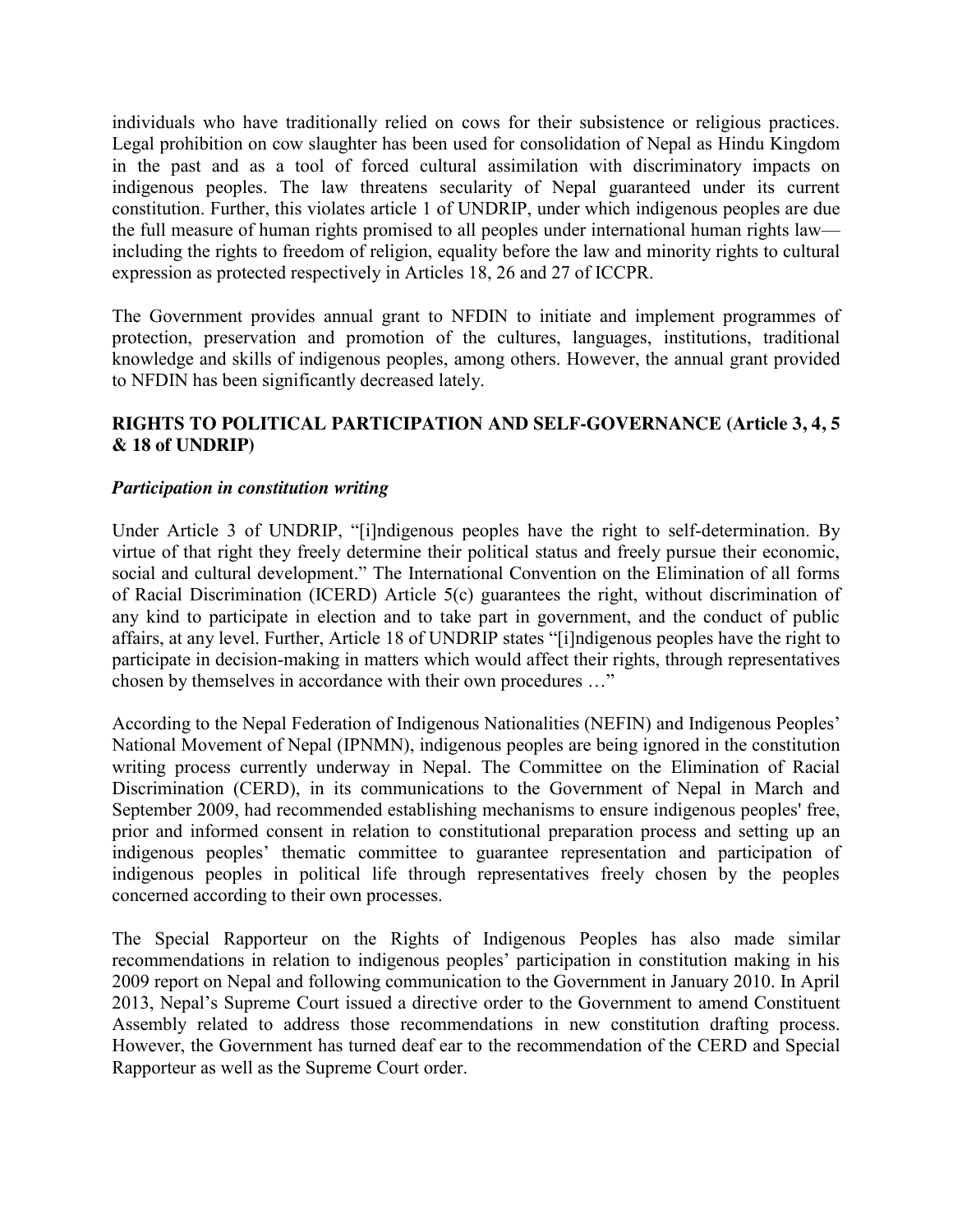Further, with regards to the content of the new constitution being drafted, indigenous peoples in Nepal are currently undertaking protests to secure their right to self-determination in the proposals for the design of a new federal structure of Nepal. In exercising their right to selfdetermination, the indigenous peoples demand right to autonomy or self-government in relation to their own affairs, right to participate in decision-making at all levels of authority in relation to all matters affecting them and rights over territory and natural resources in accordance with customary patterns, among others.

The demands of indigenous peoples are in line with the recommendations of the Special Rapporteur on the Rights of Indigenous Peoples in his 2009 report. One of the thematic committees within the former Constituent Assembly, the Committee on State Restructuring and Power Redistribution, had presented a proposal for division of Nepal into 14 states and 23 "autonomous regions" or "special protected areas". The states would be named based on ethnic identity while the autonomous regions provided for recognitions of self-governance rights to smaller-numbered indigenous peoples within larger states. However, Nepal's political parties continue to disagree the organization of the Nepali state under a federal structure defined along such ethnic lines, which has stalled the constitution writing process.

In course of disagreements over the nature of the federal structure, incidents of violence and criminal persecution of indigenous leaders have occurred. On 10 May 2012, members of the Tharu and other indigenous groups were travelling to the city of Kawasoti in central Nepal to participate in a peaceful demonstration protesting the destruction of the Tharu National Museum, which was burned down the day before by a group of Brahmin-Chhetri people. The police intercepted indigenous demonstrators and then threw fifteen rounds of tear gas and opened five rounds of fire at them, leaving 11 indigenous demonstrators and several police officers injured. Four Tharu indigenous persons were shot, and one of them, Mr. Dhan Bahadur Thanet, subsequently died. Mr. Thanet, age 49, was the sole breadwinner of his family. The Government has provided 1 million Nepali Rupees for compensation of death of Mr. Thanet and around 650,000 Nepali Rupees for compensation to the Tharu National Museum; however, no action has been taken for legal actions against the perpetrators in the incidents of violence.

Another incident occurred on 11 May 2012 during a large assembly of Tharu indigenous people that was organized in the city of Dhangadhi in western Nepal in order to rally support for the 14 state model proposed within the Constituent Assembly. Members of the Undivided Far West Struggle Committee intercepted the Tharus demonstrators. The group is composed of members of the Brahmin and Chhetri caste who opposed the identity-based federal structure proposed for the far western region of Nepal. It is alleged that the Tharus demonstrators were also blocked off by police officers who subsequently threw tear gas at them and allowed members of the Undivided Far West Struggle Committee to beat them with sticks, saws and stones. This attack left 35 people injured and seven people hospitalized in critical condition. Other Tharus people who were coming to join the meetings were also attacked and forced to turn back.

On the other hand, in course of their opposition to "ethnic" or "identity-based federalism" in 2012, members of Brahmin and Chhetri caste groups – not included in the proposed list of indigenous groups of the taskforce formed to examine the official list of indigenous peoples – have actively sought recognition as indigenous peoples. In some cases, they have claimed that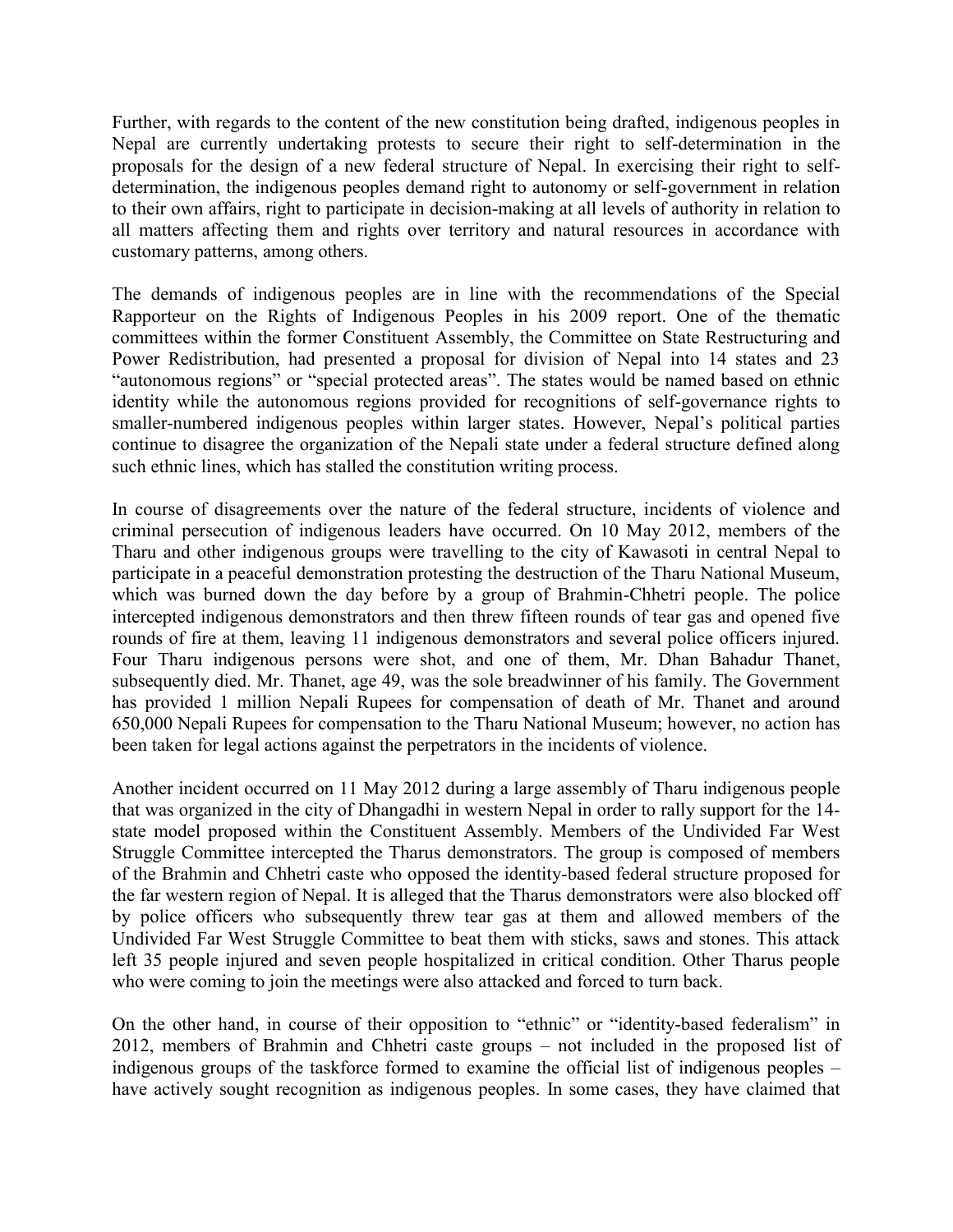their presence in Nepal predates that of some groups that have been recognized as indigenous peoples. The relevant Government ministries have given initial consideration to these demands and the recognition of the Brahmin and Chhetri groups as indigenous seems likely. The efforts of these high-caste groups for recognition as indigenous peoples would undermine the legal and political demands of indigenous groups who have been historically suppressed by these same high-caste groups for centuries. Consequently, there are concerns that recognition of these groups would aggravate ethnic tensions in Nepal to the detriment of indigenous peoples.

#### *Participation in public service sectors*

Under Article 5 of UNDRIP, "[i]ndigenous peoples have the right to…participate fully, if they so choose, in the political, economic, social and cultural life of the State." Historical exclusion coupled with ongoing legal and practical weaknesses have continued to hinder full participation of indigenous peoples in public service sectors though noteworthy efforts have been made to increase representation of indigenous peoples and other under-represented groups in those sectors. In 2007, the Civil Service Act was amended to include a quota (reservation) system that provides that out of the 45 per cent of new recruitments reserved for various under-represented groups, 27 per cent are allocated to "ethnic groups". Similar amendments were also made in 2007 to the Police Regulation and to the Armed Police Regulation, in order to make the police force more inclusive. The Ordinance on Inclusion in Public Service likewise demonstrates attention to the problem of under-representation by providing for a quota system that benefits indigenous peoples, but it has been criticized for not adequately differentiating among groups.

Nonetheless, number of limitations, in terms of legal weaknesses and practical deficiencies, has been reported with regards to above laws. For example, sub-section 10 of Section 7 of Civil Service Act states that: "In the (reservation) positions categorized according to the Sub-section 7, if appropriate candidate cannot be available through an advertisement in the year of the advertisement, the position shall be included in the advertisement of the following year. If appropriate candidate cannot be available even through such advertisement, the position shall be included for appointment through open competition the same year" [unofficial translation]. The provision is inconsistent with the Article 21 of the Interim Constitution of Nepal that provides for proportional representation in all state structure. That is also against the principle of inclusion and systematically marginalizes the indigenous peoples and other excluded groups.

At the same time, in practice, the examination system for civil service firstly publishes the results of reservation seats followed by the results of open seats. This prohibits the selection of indigenous peoples and other excluded groups under open seats that are mainly provided to candidates of dominant caste groups. At the same time, the appointments are firstly provided to those successful under the open seats thus providing them seniority than those successful under reservation seats. Additionally, the civil service examinations conducted only in official Nepali language benefits dominant Nepali native speaking groups than indigenous communities that do not use Nepali as their first language. The curriculum for civil service examination also needs significant revisions from its age-old content to be more representative of knowledge of all Nepali communities.

Recent political appointments of members for National Human Rights Commission (NHRC), a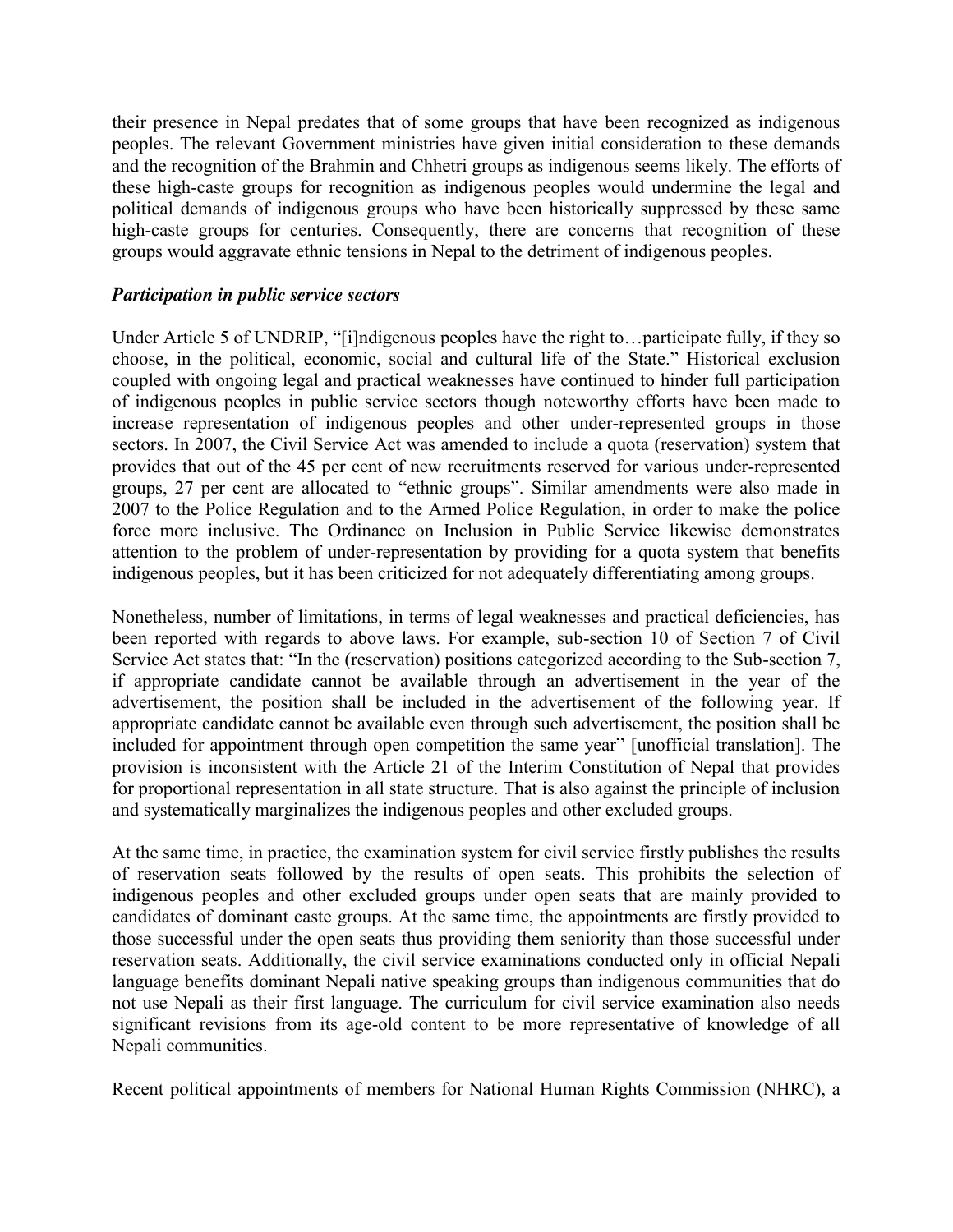constitutional body responsible to protect the human rights of all Nepali citizens, provides a good case for practical deficiency in ensuring lack of full participation of indigenous peoples in such sectors. Off the five commissioners, four belong to dominant caste groups while none from an indigenous community though the NHRC Act requires diversity while making appointment of its Commissioners. This also holds true for political appointments made to other constitutional bodies, including National Planning Commission and Public Service Commission, among others. NHRC, in its strategic plan 2011-14, has also identified inclusiveness in its staff structure as one of the priorities while it has been working on the rights of indigenous peoples through its Collective Rights and Gender and Social Inclusion Divisions.

## **RIGHT OF INDIGENOUS WOMEN (Article 22 of UNDRIP)**

Indigenous women in Nepal face multiple-layered discrimination on the grounds of gender, ethnicity and in many cases poverty, and are disproportionately subjected to various forms of violence. A case in point is the trafficking of indigenous women. As per 2004 National Human Development Report of the United Nations Development Programme, some 12,000 girls and women are trafficked annually, of whom a fifth are under the age of 16. As recognized in Nepal's State Report to Committee on Elimination of Discrimination Against Women, indigenous women and girls are disproportionately involved in trafficking: "During 2006‐ 07, of the 233 children rescued, 217 were girls. Of this total number, 78.55% are from ethnic groups and 12.5% from the Dalit community." The discrepancy here is stark; indigenous women and girls make up almost 80% of the total of these trafficked individuals although indigenous peoples in Nepal only make up 35% of population. Thus, it is necessary for measures introduced to combat the sexual exploitation of women and girls to specifically address the causal factors that disproportionately impact on indigenous women and girls.

CEDAW has urged Nepal "to intensify its efforts to address trafficking in women and girls. It recommends that its anti‐ trafficking strategy should include measures of prevention, the prosecution and punishment of perpetrators and increased international, regional and bilateral cooperation." While this recommendation goes some way to addressing the complex issues in Nepal that lead to, and may be used to address, the problem of human trafficking, the ethnicity of the overwhelming majority of victims goes unaddressed.

Further, women from indigenous groups that suffered extreme abuses in the past continue to face vivid severe legacy of those abuses. For example, it is often reported that extremely limited life chances and hardships have led indigenous Tharus, who in the past were exacted as bonded agricultural laborers (Kamaiyas), to recourse to some moderate form of bonded labour while their daughter continue to serve as Kamalaris (bonded housemaids) though in less coerced form. Both Kamaiya and Kamalari system are now illegal and the Government had reportedly increased vigilance against Kamalari system in 2008-9 as some cases were reported from midwest and far-west Tarai and inner-Tarai districts and drawn attention of the concerned agencies to intensify targeted and affirmative action programmes in the areas where such incidents are frequently reported. However, there have been recent reports of Kamalari system existing in Tarai as well as Kathmandu.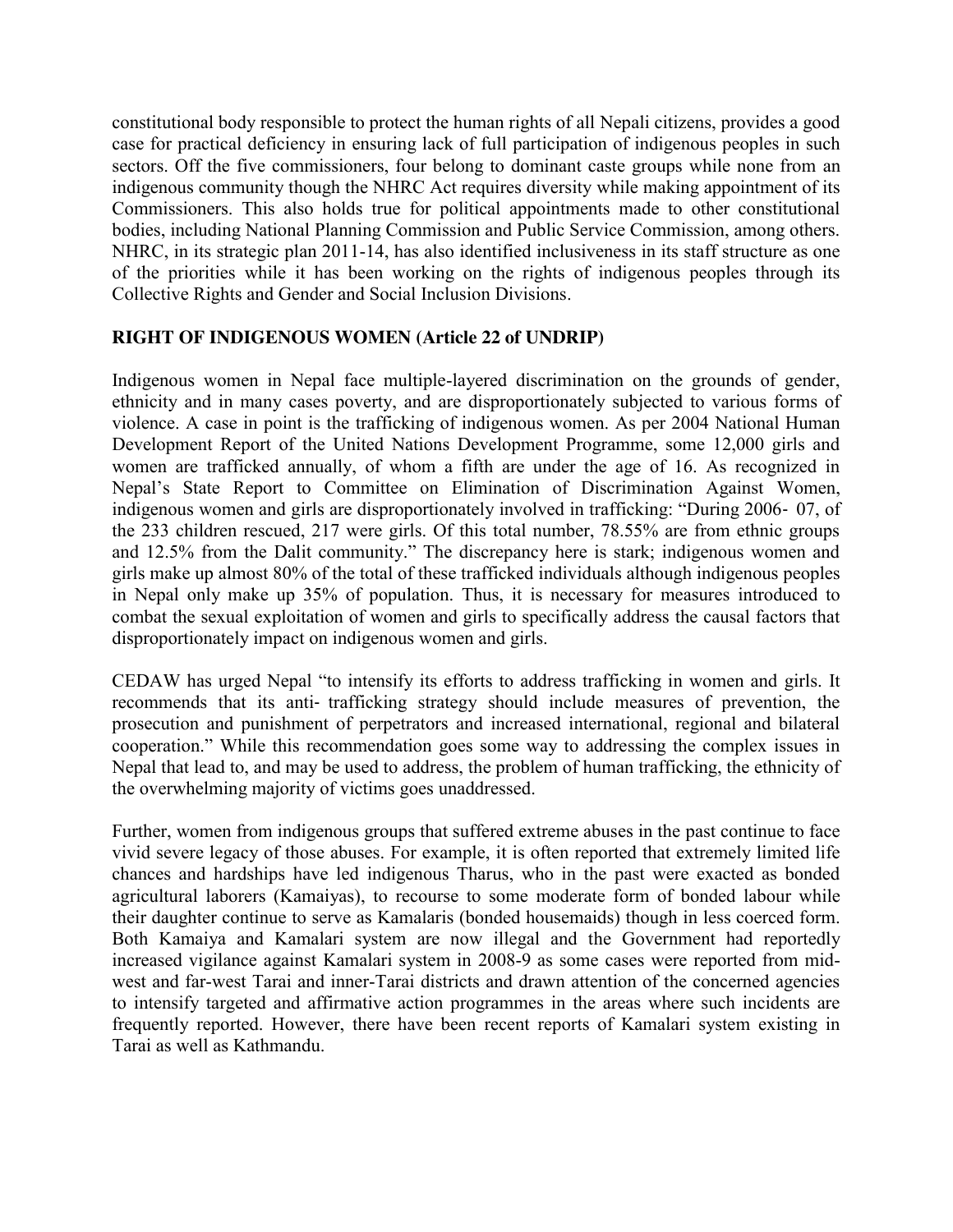### **RECOMMENDATIONS**

### **We respectfully request that the UPR Working Group and the Human Rights Council urge the Government of Nepal to:**

- 1. A comprehensive legal and policy reform programme should be undertaken to advance implementation of Nepal's commitments under UNDRIP and Convention 169, including immediate adoption of a national action plan drafted for implementation of the Convention
- 2. Full and effective participation of indigenous peoples should be ensured in census processes and national census data should be disaggregated by indigenous ethnicity or nationality, and gender, taking into account the criterion of self-identification.
- 3. NFDIN Act should be amended to ensure that its criteria for identification of indigenous peoples is consistent with international human rights as well as the official list of indigenous peoples elaborated to ensure inclusion of all the groups conforming such criteria
- 4. Monitoring and evaluation should be undertaken of implementation of targeted programmes and budget allocation for indigenous peoples with their full and effective participation.
- 5. Implement the World Conference on Indigenous Peoples Outcome Document, beginning with drafting a National Plan of Action to achieve the ends of UNDRIP.
- 6. Invite the Special Rapporteur on the Rights of Indigenous Peoples to make an official visit to Nepal.

### *Lands, territories and resources*

- 7. Existing initiatives of land reforms and management should incorporate a specific focus on the rights of the indigenous peoples over the lands, territories and natural resources they have traditionally owned or used, either individually or collectively.
- 8. Legislative and administrative measures should be enacted to ensure these rights, including measures entailing a land demarcation and titling procedure.
- 9. Appropriate measures should be adopted to ensure that free, prior and informed consent of indigenous communities, through their own representative institutions, is obtained in the planning and undertaking of any development project, either private or public, which affects their traditional land or natural resources.
- 10. A mechanism should be developed to provide redress to indigenous communities and their members for their loss of land or access to natural resources incurred without their free, prior and informed consent, including when that loss has occurred by the establishment of protected areas, government-owned or community forests and development projects, among others. Redress should include, where possible, restoration of indigenous peoples' access to resources, or a return of their land, especially when the loss occurred by irregular conveyances.
- 11. The National Parks and Wildlife Conservation Act should be amended to include enhanced participation of indigenous peoples in the management of the parks and guarantee their access to natural resources on which they traditionally have depended for their subsistence, as well as provide them the opportunity to share justly in the financial and other benefits of the parks.
- 12. Food security for indigenous peoples should be improved, particularly for those impacted by national parks and development projects.